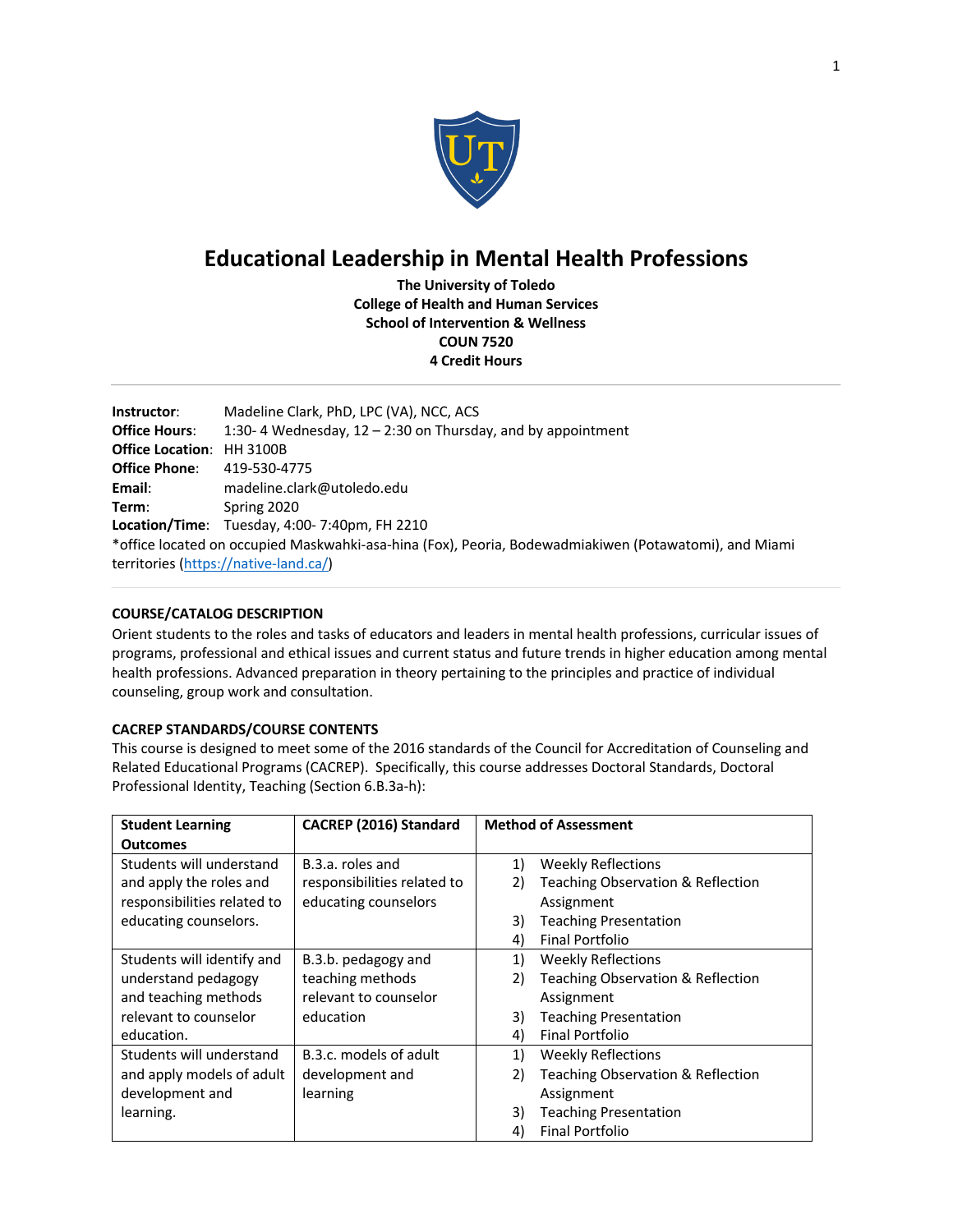| Students will understand,       | B.3.d. instructional and  | Teaching Observation & Reflection<br>1) |
|---------------------------------|---------------------------|-----------------------------------------|
| identify, and apply             | curriculum design,        | Assignment                              |
| instructional and               | delivery, and evaluation  | <b>Final Portfolio</b><br>2)            |
| curriculum design,              | methods relevant to       |                                         |
| delivery, and evaluation        | counselor education       |                                         |
| methods relevant to             |                           |                                         |
| counselor education.            |                           |                                         |
| Students will be able to        | B.3.e. effective          | <b>Weekly Reflections</b><br>1)         |
| identify effective              | approaches for online     |                                         |
| approaches for online           | instruction               |                                         |
| instruction.                    |                           |                                         |
| Students will be able to        | B.3.f. screening,         | <b>Weekly Reflections</b><br>1)         |
| understand and identify         | remediation, and          |                                         |
| screening, remediation,         | gatekeeping functions     |                                         |
| and gatekeeping                 | relevant to teaching      |                                         |
| functions relevant to           |                           |                                         |
| teaching.                       |                           |                                         |
| Students will be able to        | B.3.g. assessment of      | <b>Weekly Reflections</b><br>1)         |
| understand, identify, and       | learning                  | Teaching Observation & Reflection<br>2) |
| apply assessment of             |                           | Assignment                              |
| learning.                       |                           | <b>Teaching Presentation</b><br>3)      |
|                                 |                           | <b>Final Portfolio</b><br>4)            |
| Students will understand        | B.3.h.ethical and         | <b>Weekly Reflections</b><br>1)         |
| and apply ethical and           | culturally relevant       | Teaching Observation & Reflection<br>2) |
| culturally relevant             | strategies used in        | Assignment                              |
| strategies used in              | counselor preparation     | <b>Teaching Presentation</b><br>3)      |
| counselor preparation.          |                           | <b>Final Portfolio</b><br>4)            |
| <b>Students will understand</b> | <b>B.5.d knowledge of</b> | 1) Weekly Reflections                   |
| and apply CACREP                | accreditation standards   | 2) Final Portfolio                      |
| standards in preparation        | and processes             |                                         |
| of counselor education          |                           |                                         |
| courses.                        |                           |                                         |

## **TEACHING STRATEGIES**

This course will be taught in a traditional face-to-face format, however the course will be focused on seminarstyle learning and dissemination of information. Engaged pedagogical practices will be implemented, meaning students will be expected to take an active part, along with the instructor, in co-creating an effective learning environment that meets the needs of the class. Your learning in this course will be dependent on your engagement with readings, assignments, course discussions, and course participation.

Blackboard will be used as a course enhancement tool. Students should have a computer or access to a computer running Windows XP, Vista, or 7, or a Macintosh with the latest system software and the ability to play audio and video. A high speed Internet connection with latest versions of Microsoft Internet Explorer or Mozilla Firefox are recommended as these two browsers appear to work best with Blackboard. If you have a problem accessing, reading, displaying, or playing any of the content on the Blackboard site, DO NOT contact your instructor. Instead, contact Learning Ventures (419.530.8835) for assistance.

## **PREREQUISITES**

Master's degree in Counselor Education

#### **REQUIRED TEXTS AND MATERIALS**

McAuliffe, G. & Eriksen, K. (2011). Handbook of counselor preparation: Constructivist, Developmental, and Experiential Approaches. Thousand Oaks, CA: Sage. ISBN: 978-1412991773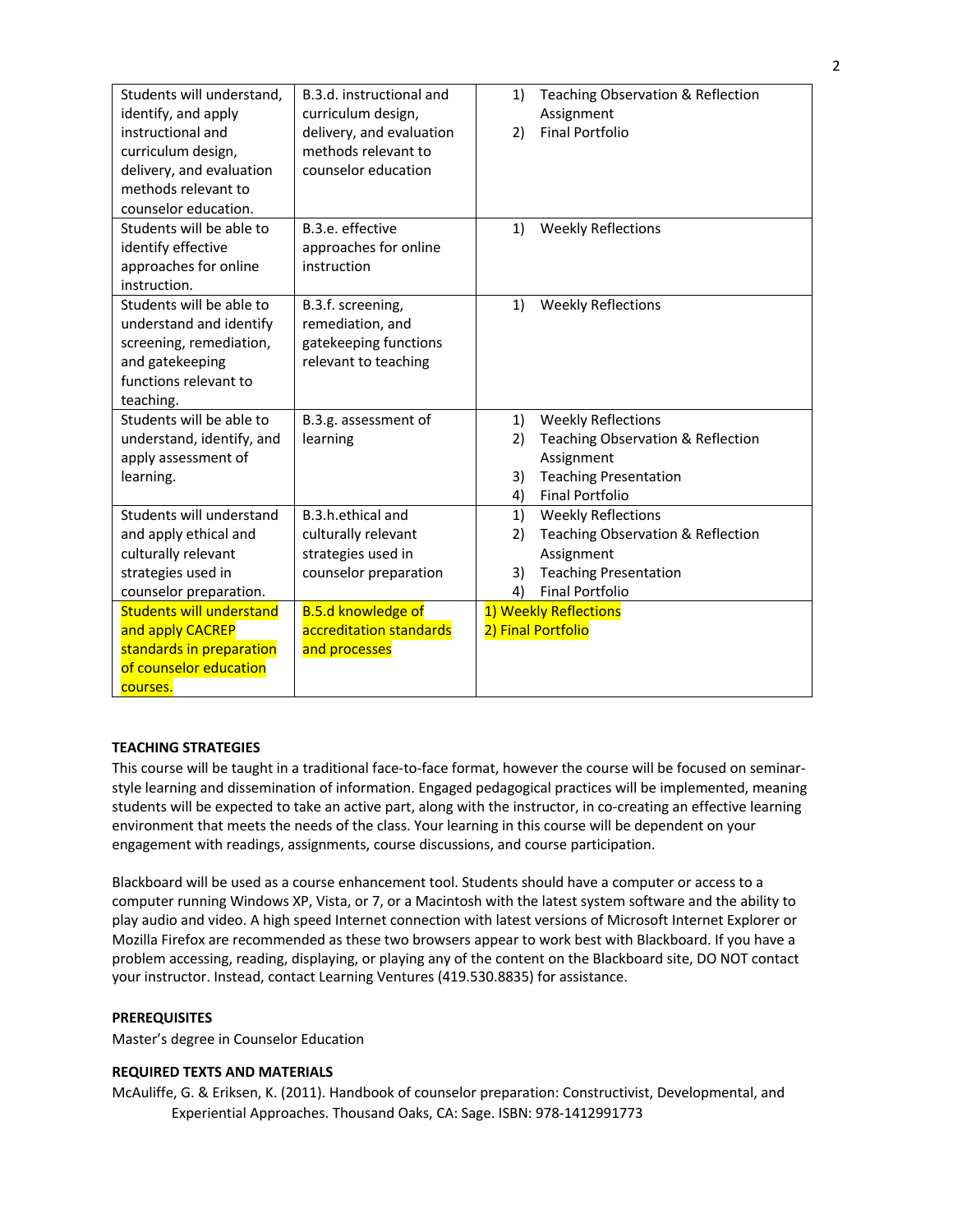Svinicki, M. & McKeachie, W.J. (2013). Strategies, research, and theory for college and university teachers. Belmont, CA: Wadsworth. ISBN: 978-1133936794

\*additional readings as listed on the course schedule will be provided on blackboard.

#### **COURSE AND INSTITUTIONAL POLICIES**

#### **Policy on late or unfinished assignments**:

Late assignments are not accepted unless prior permission has been given by the instructor. IMPORTANT:A grade of PR will not be awarded except under extraordinary circumstances, such as prolonged illness. If such circumstances arise, it is the student's responsibility to notify the instructor immediately and keep the instructor abreast of the situation. If all assignments are not received by the end of the examination period the student will be awarded an Incomplete. If the assignments are not received by the end of the next semester the Incomplete will be changed to an F. No assignments will be accepted after this date, in other words, the F will stand. Cheating, submitting work other than your own, or plagiarism may result in penalties ranging from an F in the course to expulsion from the university.

**The University of Toledo's Missed Class Policy:** Please be sure to review the University's missed class policy.

**Accommodation of student needs**: Students needing special arrangements for test taking, note taking, special print, or other considerations for successful completion of the course should discuss these needs with the instructor at the beginning of the course. Every effort will be made to make reasonable accommodations to facilitate student learning and performance.

**Electronic devices**: Students may record lectures as long as this can be done unobtrusively. Communication devices must be turned to vibrate as a courtesy to others. Life happens, if you need to take a call please step out of the class and return as soon as you can. Laptops and tablets are to be used for course related work only. If electronic devices become an issue in this class the instructor will ask you to either (a) stow the electronic device, (b) remove yourself from the class.

**Course Changes**: The course schedule, requirements, procedures, content, etc., are subject to change by the instructor once the course is underway. Students will be apprised of any changes during regular class meetings.

#### **Nondiscrimination on the Basis of Disability**

The University is an equal opportunity educational institution. Please read The University's Policy Statement on Nondiscrimination on the Basis of Disability – Americans with Disabilities Act Compliance.

#### **Statement on Diversity and Inclusion**

The counseling profession is grounded in diversity and inclusion. This class and its participants will be expected to tolerate diverse views and foster an inclusion classroom environment. Concerns about diversity and inclusion should be mentioned to the instructor immediately for rectification.

#### **Academic Dishonesty**

All students are subject to the University Policy Statement on Academic Dishonesty in the current University Catalog. Academic dishonesty will not be tolerated. Please read The University's Policy Statement on Academic Dishonesty.

#### **Copyright Notice**

The materials in the course website are only for the use of students enrolled in this course for purposes associated with this course, and may not be retained or further disseminated.

#### **GRADING POLICIES**

Learners will be assessed as follows. Specific guidelines and grading criteria will be provided with each assignment. Grades and instructor feedback for each assignment will be posted to the Grade Book within one week, if not earlier, after each assignment has been completed. Assignments are described in detail, below.

| <b>Assignments/Assessments</b>          | <b>Total Points</b> |
|-----------------------------------------|---------------------|
| Weekly Reflections (10 x 2 points each) | - 20                |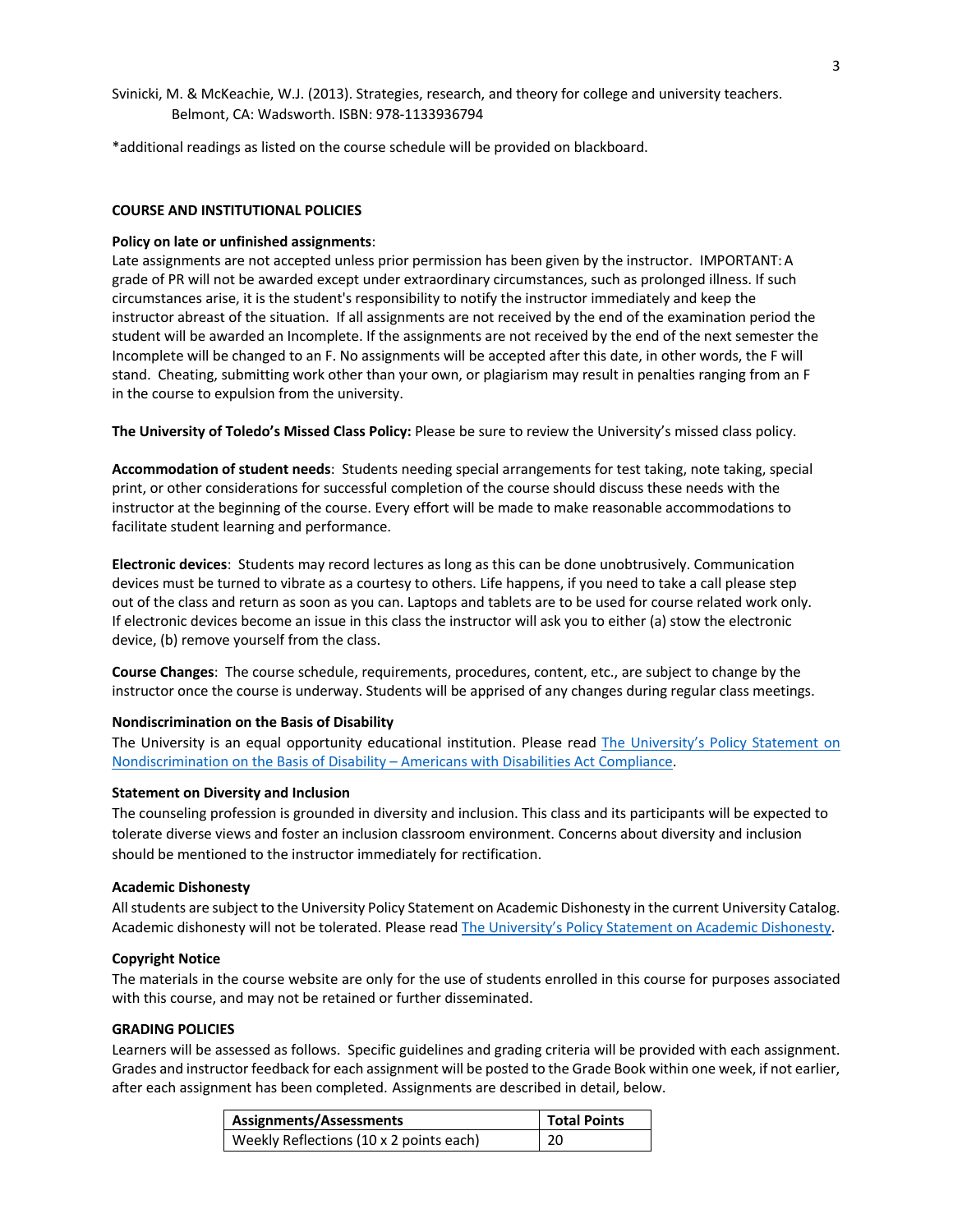| Teaching Observation& Reflection | 20  |
|----------------------------------|-----|
| Individual Teaching Presentation |     |
| <b>Final Portfolio</b>           | 40  |
| Total                            | 100 |

Learners are expected to complete and submit all assignments by the due date listed in the Course Schedule. Late assignments and make-up tests will not be permitted unless arrangements are discussed and approved well before the required due date. Ask questions as soon as possible by email or by phone if you do not understand an assignment. Due to the nature of this course, no extra credit will be offered. Detailed Descriptions of Assignments are found below.

**The grading scale for this course is as follows:**

| A         | 95-100          | C     | 72-75.99      |
|-----------|-----------------|-------|---------------|
| А-        | $91 -$<br>94.99 | $C -$ | 70-71.99      |
| B+        | 86-<br>90.99    | D+    | 66-69.99      |
| B         | $82 -$<br>85.99 | D     | 62-65.99      |
| <b>B-</b> | 80-<br>81.99    | D-    | 60-61.99      |
| $C+$      | $76 -$<br>79.99 | F     | 59.99 or less |

## **AMERICANS WITH DISABILITIES ACT**

The University of Toledo is committed to providing equal access to education for all students. If you have a documented disability or you believe you have a disability and would like information regarding academic accommodations/adjustments in this course, please contact the **Student Disability Services Office** at 419-530-4981 (voice) or 419-530-2612 (TDD).

#### **GENERAL ACCESSIBILITY STATEMENT ON COURSE TECHNOLOGY**

In conjunction with The University's commitment to ensuring equal access to all technology-based information, this course contains technologies that learners can use regardless of age, ability or situation. The course's platform, Blackboard Learn, is a certified web-accessible platform, satisfying Level AA conformance criteria of Web Content Accessibility Guidelines (WCAG 2.0). External sites used in the course, such as Echo360, are compliant with Section 508 standards, and the media players used in the course support closed captioning, are keyboard operable, and compatible with screen reading software.

If any accommodations, beyond what is provided, are needed for equal access to any of this course content, please contact the instructor as soon as possible. The University of Toledo's Office of Student Disability Services processes closed captioning requests for videos and other media from the instructor, which may take up to four (4) business days to complete.

#### **ASSIGNMENT DESCRIPTIONS & RUBRICS**

#### **Weekly Course Reflections (10 at 2 points each = 20 points total); due as listed on course schedule**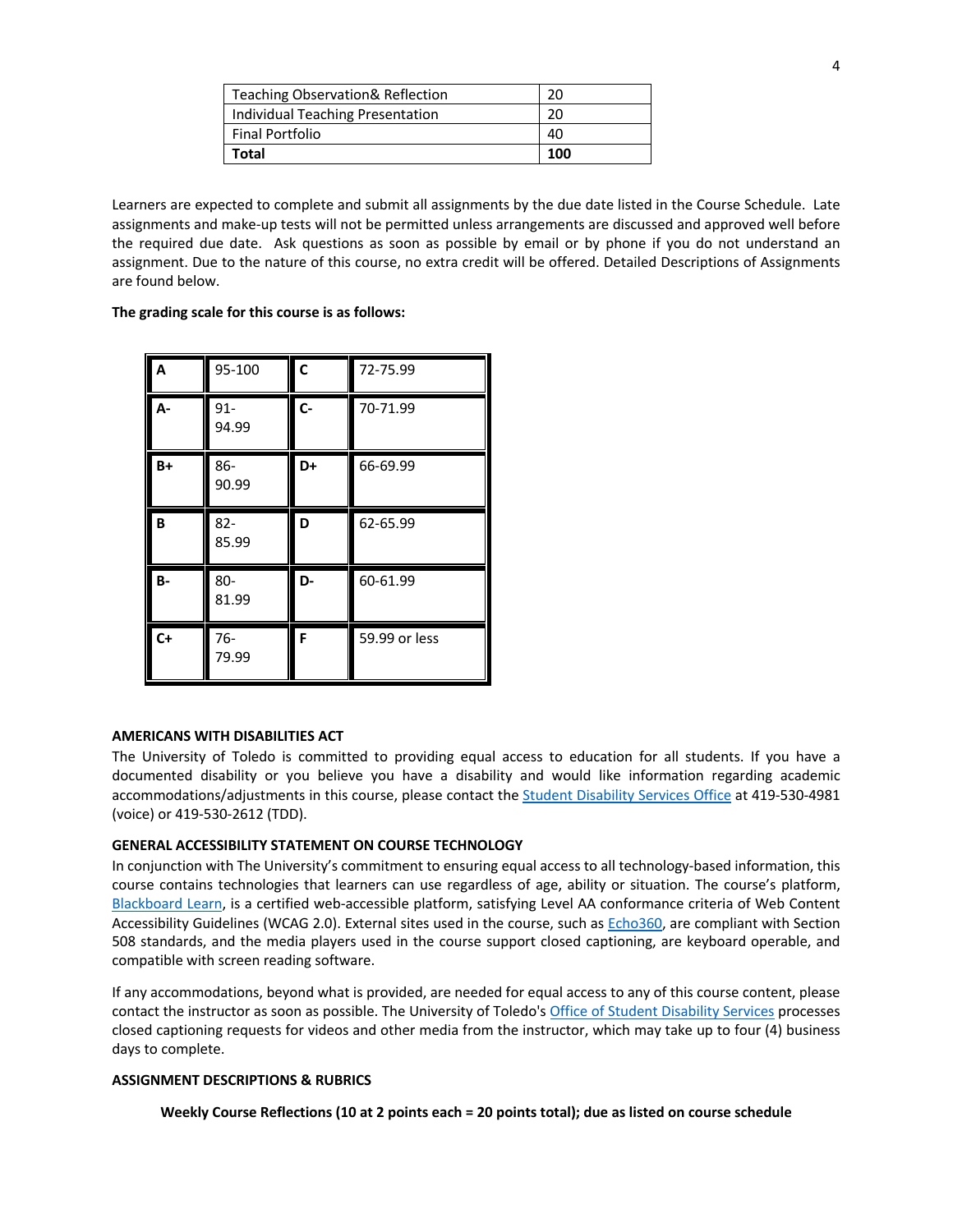Weekly reflections are due as listed on the course schedule by **4pm via BB**. Please bring these reflections with you to class. These reflections are to be based on the readings assigned for that class and are graded by for completeness (1 point) and students' contribution to class discussion on that particular date (1 point). The purpose of these assignments is to ensure you are engaged in an active reading process; that is taking notes and annotating information that is meaningful to your pedagogical process as a learner and a future counselor educator.

These reflections should be about 1 page (no cover page is necessary). Students should reflect on what stood out to them from each week's readings specifically; some prompts students *may* consider to facilitate their reflections include (you do not need to do them all, and you can choose to reflect in another way, congruent with your learning):

- What did you learn from this reading? What did you already know?
- How will what you read impact you future teaching?
- Compare and contrast your current teaching methods to your future teaching methods (following the completion of this reading).
- Do you agree or disagree with the information the author(s) present(s)?

## **Teaching Observation and Reflection (20 points); Due 3/17 by 11:59pm via BB**

Students will observe **two** different instructors teaching in higher education; **one of these instructors must be at the graduate level**. These observations must occur in traditional face-to-face learning environments. Students should expect to observe each course for approximately an hour and complete the course observation form found on black for each observation. You can observe your peers but it is suggested you observe at least one faculty member (at any institution or any field is accepted).

Following the observations students will interview one of these instructors to learn more about their pedagogical style (again, it is encouraged that students interview an individual with a well-developed pedagogical philosophy). Students are expected to gain information in this interview that relates to this instructor's: (a) philosophy of teaching, (b) goals for the class the student observed, (c) intentional activities the instructor utilized to meet those goals, (d) strengths and areas for growth as an instructor, (e) ways this instructor has developed their teaching over the course of their career and (f) how the instructor includes multiculturalism/diversity in their pedagogy.

Students will then complete a teaching observation reflection (approximately 6-8 pages in length; please utilize APA format). This reflection should include a summary of the two classes the student observed (teaching strategies utilized, pedagogical style observed, etc.), summary of the interview with one instructor, and a reflection of (a) how their observations and interview were congruent or incongruent, (b) what the student learned from these experiences, and (c) how these experiences will specifically impact their future teaching. Upload two teaching observation forms with your paper (as appendices or separate documents) to BB.

Teaching Observation and Reflection Rubric:

| Summary of two classes observed: |                                                | /4 |
|----------------------------------|------------------------------------------------|----|
|                                  | This should include the name, type,            |    |
|                                  | length of course, content covered,             |    |
|                                  | instructor level of education/credentials,     |    |
|                                  | types of students in the course, and any       |    |
|                                  | other significant details.                     |    |
|                                  | Summary of interview of instructor including   | /5 |
|                                  | components A-E listed above:                   |    |
| a.                               | Philosophy of teaching                         |    |
| b.                               | Goals for class observed                       |    |
| $C_{\cdot}$                      | Intentional activities instructor used to meet |    |
|                                  | those goals                                    |    |
| d.                               | Instructor strengths and areas for growth      |    |
| e.                               | How instructor has developed their teaching    |    |
|                                  | over their career                              |    |
| f.                               | How the instructor includes                    |    |
|                                  | multiculturalism/diversity in their pedagogy   |    |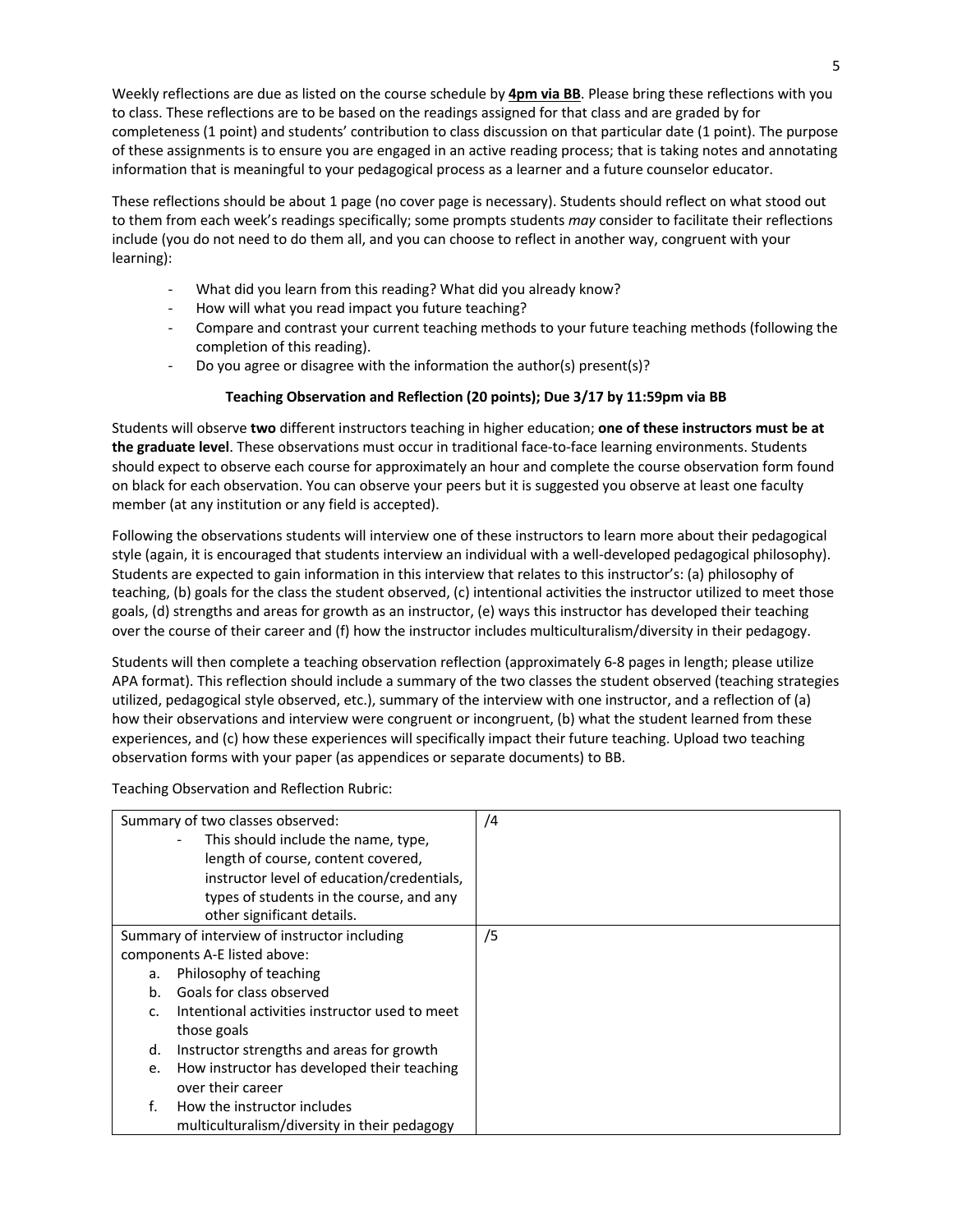| Reflection on how observation and interview impact<br>personal teaching including components A-C listed<br>above: | /5         |
|-------------------------------------------------------------------------------------------------------------------|------------|
| Incongruence/congruence of observations<br>a.<br>and interview                                                    |            |
| What student learned from observation and<br>b.<br>interview experiences                                          |            |
| How experiences will impact their future<br>c.<br>teaching                                                        |            |
| Reflection paper 6-8 pages in length; properly APA                                                                | $\sqrt{2}$ |
| formatted                                                                                                         |            |
| 2 Completed teaching observation forms                                                                            | 4          |
| Total                                                                                                             | /20        |

## **Individual Teaching Presentation (20 points); see various dates listed on course schedule**

These presentations will be at least 45 minutes long on a text of the student's choosing related to pedagogy. Some examples include *Teaching to Transgress* (hooks), *Pedagogy of the Oppressed* (Friere), or *Mindset* (Dweck). Please review your text selection with Dr. Clark before beginning your presentation preparation.

The student is expected to read the entirety of the text and provide a teaching presentation on the content and impact of the text. This may include historical significance (more relevant for hooks than Dweck, perhaps). That is, students will not only review what they have learned but use their own pedagogical skills to teach the content in the text. Students may use PowerPoint, Prezi, or any other educational medium of their choice. At least three educational strategies should be utilized to teach the class the information. Students should begin the presentation with an appropriate opening set. Please leave time at the end of your presentation for inquiries from your peers.

The presentation will include content, applicability to student's teaching philosophy, applicability to counselor education, and specific teaching strategies or interventions that are related to the text. In addition to the presentation students are expected to find and provide a reading related to their theory/presentation content to the class **at least one week in advance of their presentation** (no, you cannot assign the whole book  $\circledcirc$ ).

See rubric below.

Individual Teaching Presentation Rubric:

| Introduction of concept using an opening set             | /2  |
|----------------------------------------------------------|-----|
| Review of text content and pedagogical philosophy        | /5  |
| Applicability to student's teaching philosophy           | /3  |
| Applicability of philosophy to counselor education       | /3  |
| Student's teaching style and capabilities to include use | /5  |
| to varied educational strategies (e.g., lecture, small   |     |
| group process, active learning strategies).              |     |
| Assignment of additional reading to class to prepare     | /1  |
| for class at least 1 week in advance of presentation     |     |
| date                                                     |     |
| At least 45 minutes in length                            |     |
| <b>Total</b>                                             | /20 |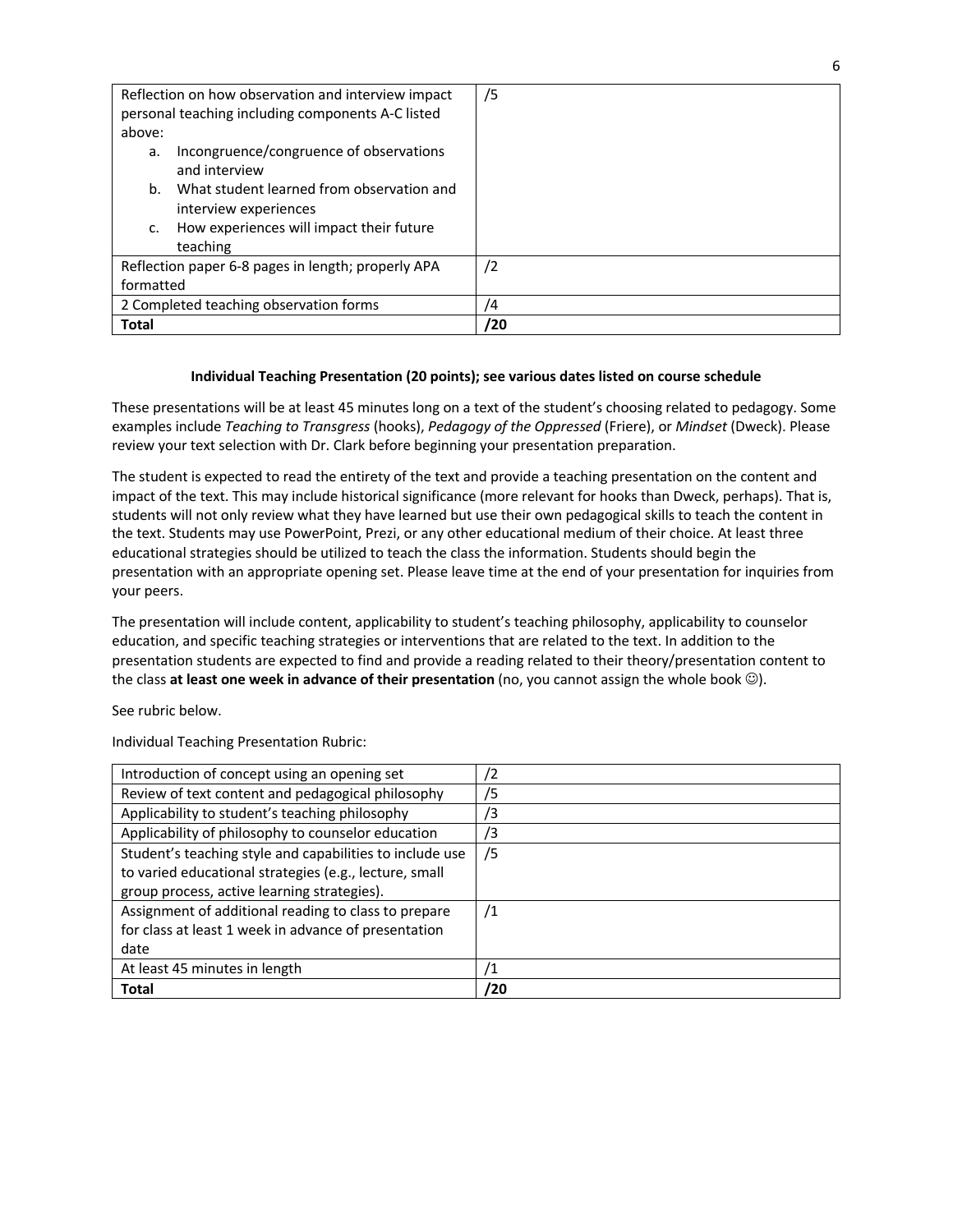## **Final Portfolio (40 points); Due 5/5**

This portfolio is a culmination of course content and students' ability to prepare for a course and articulate their pedagogical philosophy. The portfolio will contain multiple components to include: (a) APA formatted (with appropriate references) teaching philosophy paper 7-10 pages in length and (b) an example graduate level-course syllabus. Please see rubric below for specific inclusions for each item.

Final Portfolio Rubric

| <b>Teaching Philosophy Paper (20 points)</b>                           |     |
|------------------------------------------------------------------------|-----|
| APA format including cover page &                                      | /2  |
| references (no abstract needed)                                        |     |
| 7-10 pages in length (not including cover                              | /2  |
| page or references)                                                    |     |
| A thorough review of the student's                                     | /10 |
| teaching philosophy to include history of                              |     |
| the philosophy and the main                                            |     |
| components of the teaching philosophy.                                 |     |
| Specific examples of how the student has                               | /6  |
| or will utilize this teaching philosophy as                            |     |
| a counselor educator. This should include                              |     |
| components of course preparation,                                      |     |
| pedagogy, and assessment.                                              |     |
| <b>Graduate Level Course Syllabus (20 points)</b>                      |     |
| A graduate level syllabus for a CACREP                                 | /2  |
| core content course to include instructor                              |     |
| name, office hours, location, course                                   |     |
| name, number, time, dates, and location.                               |     |
| A professional disclosure<br>$\Box$                                    | /2  |
| statement/background information.                                      |     |
| Description of CACREP standards<br>$\overline{\phantom{a}}$            | /3  |
| addressed in the course along with a                                   |     |
| course description, any pre-requisites,                                |     |
| and course catalog information.                                        |     |
| <b>Student Learning Outcomes congruent</b><br>$\overline{\phantom{0}}$ | /2  |
| with listed CACREP standards and                                       |     |
| assessment techniques.                                                 |     |
| Diversity and Inclusion, Accessibility,<br>$\blacksquare$              | /3  |
| Technology, and Attendance Statements                                  |     |
| <b>Grading Scale</b><br>$\overline{\phantom{0}}$                       | /1  |
| Course schedule with topic/content,<br>$\overline{\phantom{0}}$        | /3  |
| assigned readings, and assignments                                     |     |
| Thorough description of each                                           | /3  |
| assignment, assignment point value, and                                |     |
| rubrics for each assignment.                                           |     |
| Assigned textbook information                                          | /1  |
| <b>TOTAL</b>                                                           | /40 |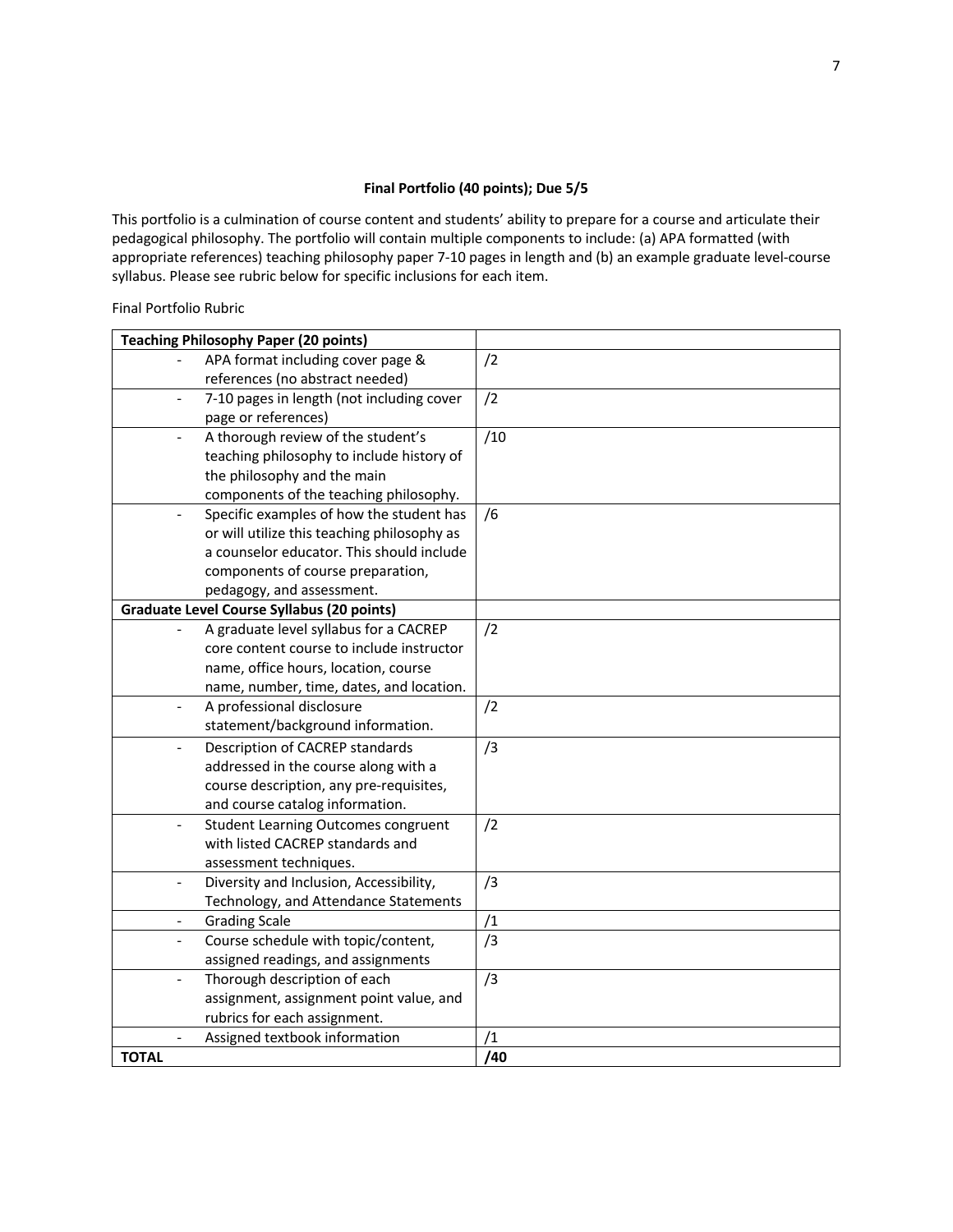#### **PROFESSIONAL DISCLOSURE STATEMENT**

Madeline Clark, PhD, LPC (Virginia), NCC, ACS is an assistant professor, program director, and doctoral program coordinator at the University of Toledo. She earned her PhD in Counselor Education and Supervision in 2016, a MSEd in Clinical Mental Health Counseling in 2013, and her BS in Sociology in 2009, all from Old Dominion University in Norfolk, Virginia. Dr. Clark researches poverty and social class issues in counseling and has multiple publications in professional counseling journals such as *Career Development Quarterly, Counselor Education and Supervision, Professional School Counseling, the Journal of Mental Health Counseling, the Journal of Counseling and Development,* and *Counseling Outcome Research and Evaluation* among other outlets and book chapters in multiple texts. Dr. Clark has won multiple awards including the Ohio Counseling Association Herman J. Peters Award and Research and Writing Award, the Association for Assessment and Research in Counseling Donald Hood Research Award, and the North Central Association for Counselor Education and Supervision Diversity Award. Dr. Clark has presented over 70 times at local, state, national, and international conferences. In her spare time, Dr. Clark enjoys CrossFit, Olympic weightlifting, her four rescue pets, painting, and spending time with her partner Victor.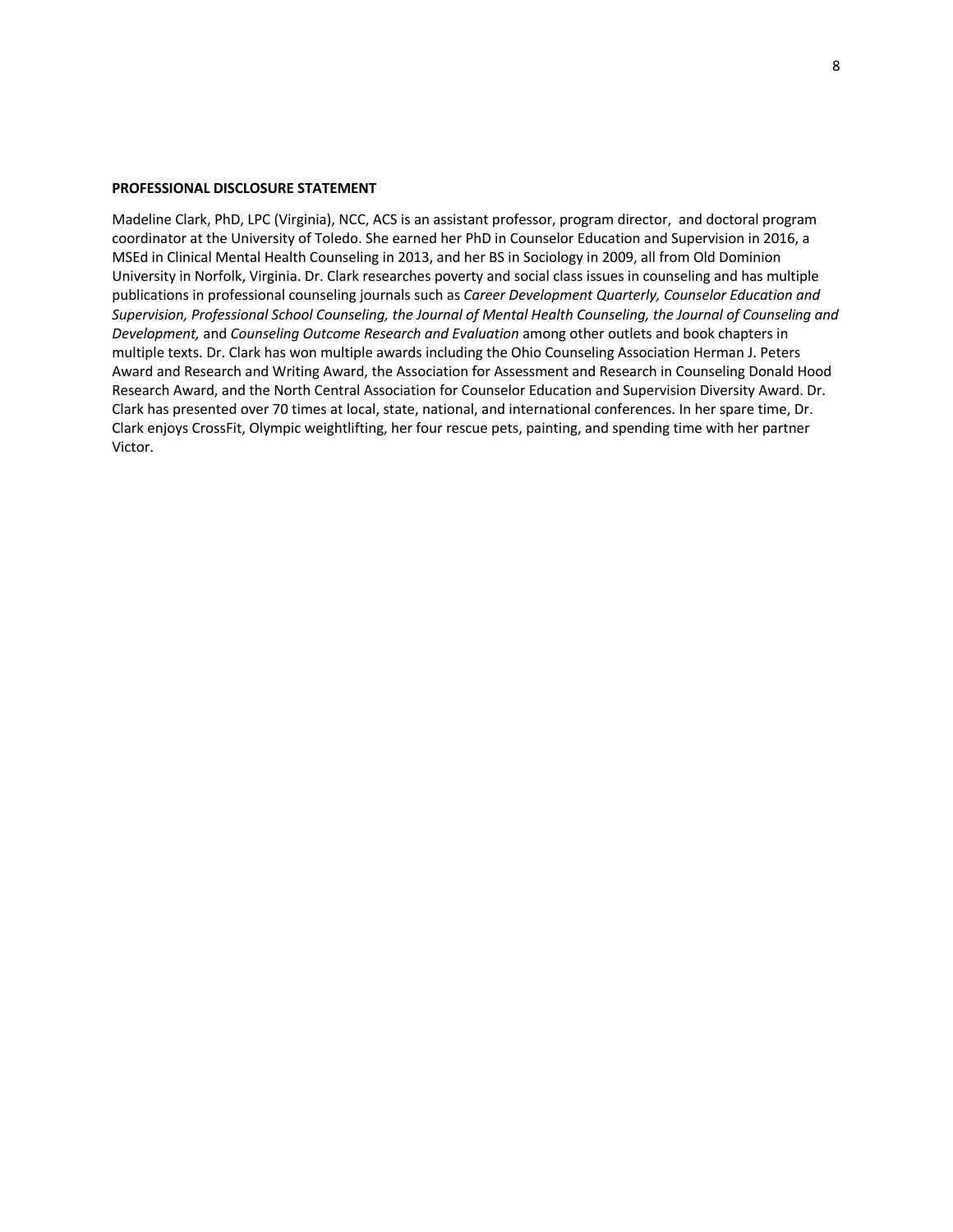## Course Outline

## M&E = McAuliffe & Eriksen

S&M= Svinicki & McKeachie

| <b>Week</b>    | <b>Date</b> | <b>Topic</b>                                                         |
|----------------|-------------|----------------------------------------------------------------------|
| $\mathbf 1$    |             | Syllabus Review and Logistics                                        |
|                |             | Introduction to Constructivism & Teaching in Higher Education        |
|                | 1/21        | M&E CH1                                                              |
|                |             | <b>S&amp;M CH 1</b>                                                  |
|                |             | Standards 6B.a, b, c                                                 |
| $\overline{2}$ |             | Deep Learning & Guidelines for Constructivism in Counselor Education |
|                |             | <b>Strategies for Course Preparation</b>                             |
|                | 1/28        | <b>Reflection 1 Due</b>                                              |
|                |             | M&E CH 2 & 3                                                         |
|                |             | S&M CH <sub>2</sub>                                                  |
|                |             | Standards 6B.a, b, c, d                                              |
| $\mathbf{3}$   |             | Phases of Counseling Student Development                             |
|                | 2/4         | Meeting a Class for the First Time                                   |
|                |             | <b>Reflection 2 Due</b>                                              |
|                |             | M&E CH 4                                                             |
|                |             | S&M CH3                                                              |
|                |             | Granello, 2002                                                       |
|                |             | Paladino et al., 2011                                                |
|                |             | Standards 6B.a, b, c, d                                              |
| 4              |             | Pedagogical Strategies in Counselor Education                        |
|                |             | <b>Reflection 3 Due</b>                                              |
|                | 2/11        | M&E CH <sub>5</sub>                                                  |
|                |             | <b>S&amp;M CH 4-6</b>                                                |
|                |             | Standards 6B.3 a, b, c, d                                            |
| 5              |             | Assessing Students in Counselor Education                            |
|                | 2/18        | <b>Reflection 4 Due</b>                                              |
|                |             | <b>M&amp;E CH 23</b>                                                 |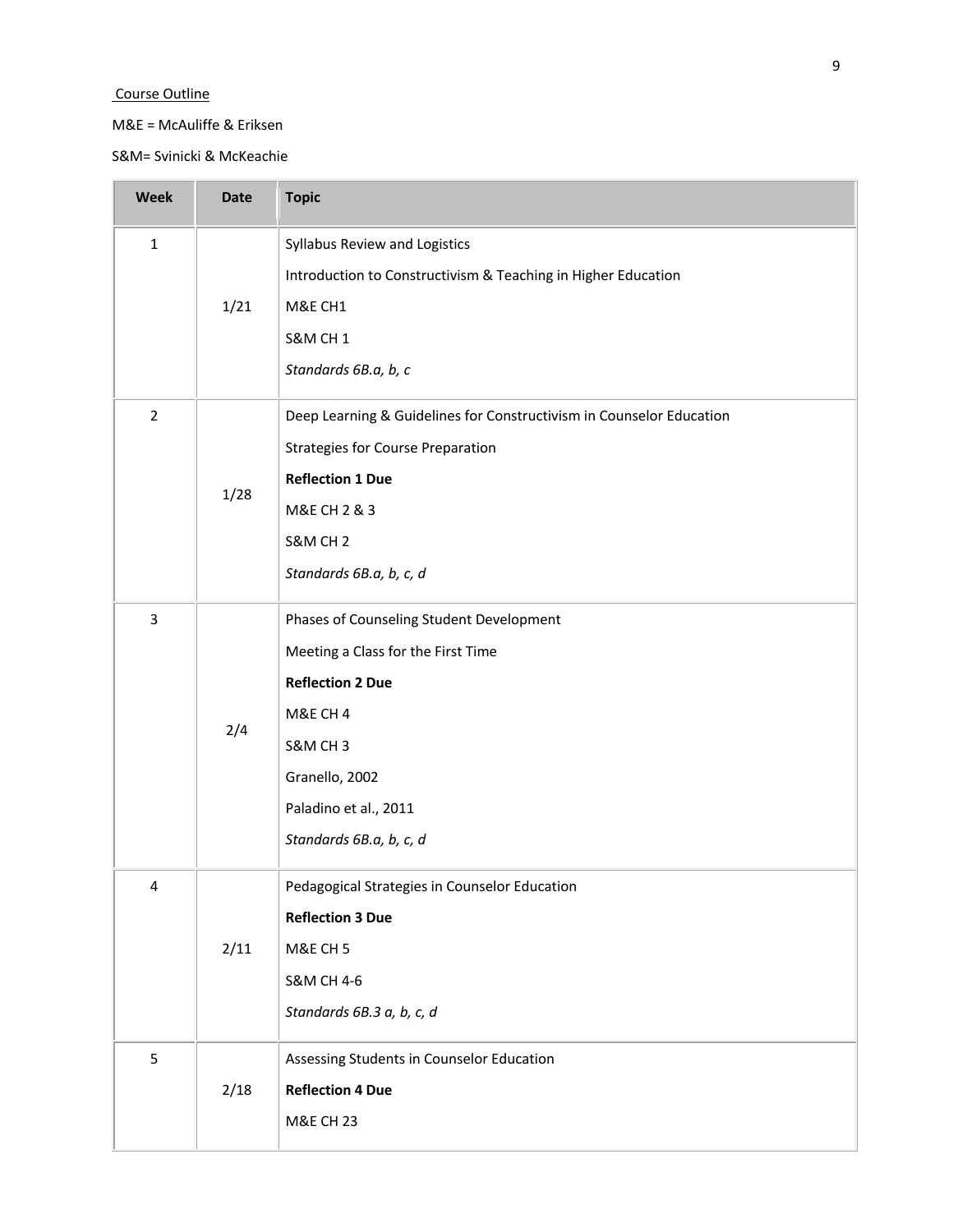| <b>Week</b>      | <b>Date</b> | <b>Topic</b>                                                        |
|------------------|-------------|---------------------------------------------------------------------|
|                  |             | S&M CH 7-10                                                         |
|                  |             | Standards 6B.3 a, b, c, d, g                                        |
| 6                |             | Technology in Counselor Education                                   |
|                  |             | <b>Reflection 5 Due</b>                                             |
|                  | 2/25        | <b>M&amp;E CH 24</b>                                                |
|                  |             | <b>S&amp;M CH 17</b>                                                |
|                  |             | Renfro-Michel et al., 2010                                          |
|                  |             | Standards 6B.3 a, b, c, d, e                                        |
| $\boldsymbol{7}$ |             | Implement Active Learning Strategies in Counselor Education Courses |
|                  | 3/3         | M&E CH 25 & 26                                                      |
|                  |             | S&M CH 14-16                                                        |
|                  |             | Standards 6B.3 a, b, c, d                                           |
| 8                | 3/10        | <b>Spring Break, No Class</b>                                       |
| 9                |             | Addressing Diversity in the Classroom                               |
|                  |             | <b>Teaching Observation Due</b>                                     |
|                  |             | S&M CH 12 & 13                                                      |
|                  |             | Haskins & Singh, 2015                                               |
|                  | 3/17        | Hipolito-Delgado et al., 2011                                       |
|                  |             | Kress & Protivnak, 2009                                             |
|                  |             | Zeligman et al., 2015                                               |
|                  |             | Standards 6B.3 a, b, c, d, h                                        |
| $10\,$           |             | <b>Motivation &amp; Student Presentations</b>                       |
|                  |             | Presentation 1 & 2                                                  |
|                  | 3/24        | <b>Reflection 6</b>                                                 |
|                  |             | S&M CH 11 and additional readings as assigned by presenters         |
|                  |             | Standards 6B.3 a, b, c, d, f, g                                     |
| $11\,$           |             | <b>Teaching Self-Directed Learning</b>                              |
|                  | 3/31        | Presentation 3 & 4                                                  |
|                  |             | <b>Reflection 7</b>                                                 |